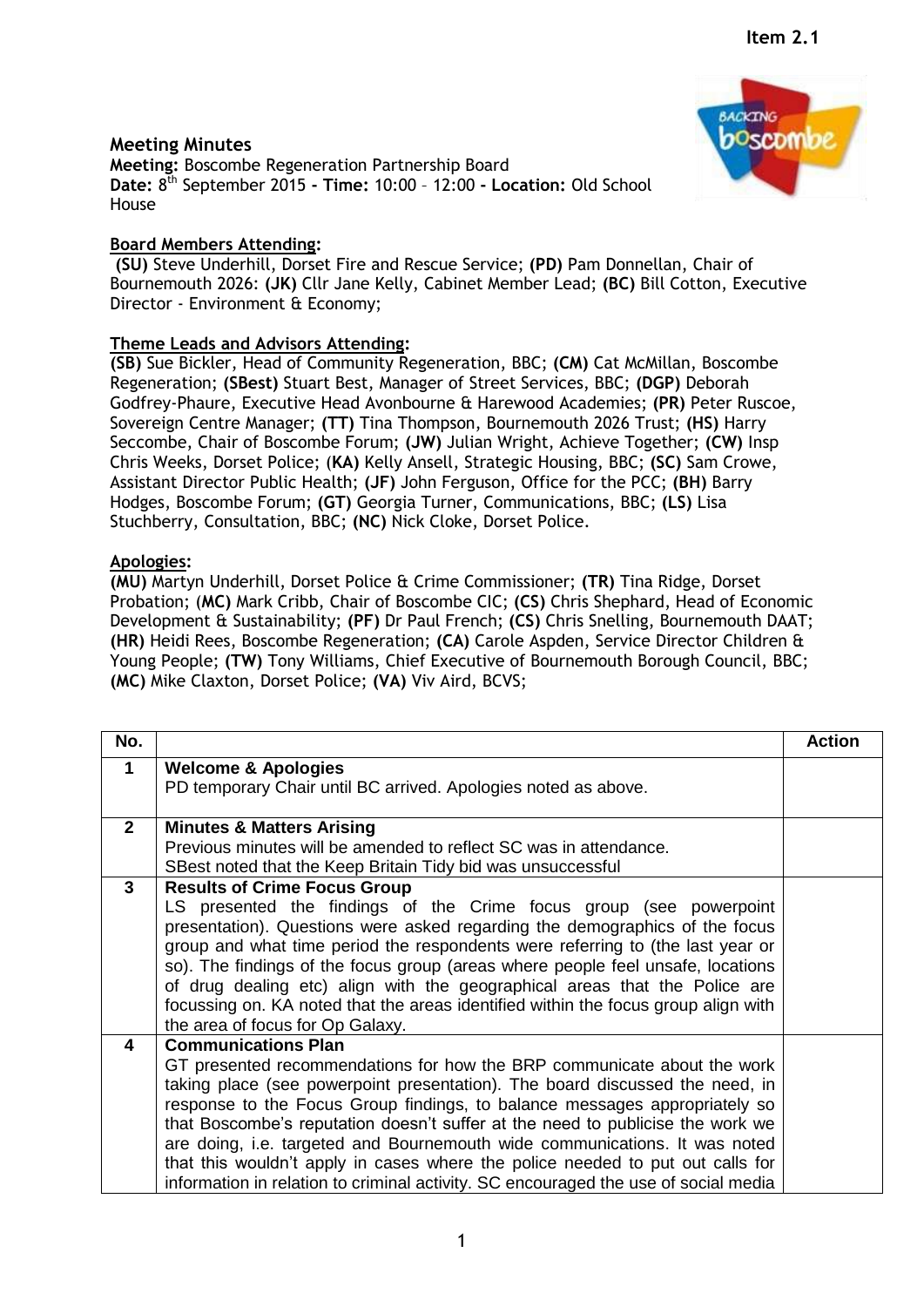|                         | including spotify and instagram. The negative comments posted on the Echo<br>webpage were also discussed. DGP said that she could provide positive stories<br>about young people from Boscombe. Developing a non-council community<br>newsletter was discussed. It was agreed that a detailed communications<br>proposal would be brought back to the November Board Meeting.                                                                                                                                                                                                                                                                                                                                                               | <b>GT</b>    |
|-------------------------|---------------------------------------------------------------------------------------------------------------------------------------------------------------------------------------------------------------------------------------------------------------------------------------------------------------------------------------------------------------------------------------------------------------------------------------------------------------------------------------------------------------------------------------------------------------------------------------------------------------------------------------------------------------------------------------------------------------------------------------------|--------------|
| $\overline{\mathbf{5}}$ | Theme Lead updates & Challenges                                                                                                                                                                                                                                                                                                                                                                                                                                                                                                                                                                                                                                                                                                             |              |
|                         | <b>Housing</b><br>Homes for Boscombe refresh likely to be delayed by a few months. Legal issues<br>with the development at the rear of the Royal Arcade are still to be resolved. The<br>scheme for the front of the arcade is progressing and the Council are in<br>discussions regarding the lease or sale of these properties. KA recently had a<br>meeting with planning- if we have an evidence base which enables refusal of<br>planning applications contrary to the aims of the BRP they are receptive to<br>hearing them. Op Galaxy analyst to be invited to the next board meeting to<br>present in more detail.                                                                                                                  | <b>KA/CW</b> |
|                         | <b>Economy</b><br>Outset Bournemouth continues to provide a reduced service whilst preparing<br>several funding bids. Working with Arnewood Estates to look at a package of<br>support for the Royal Arcade businesses. HS mentioned that under the localism<br>act there were also opportunities to develop business neighbourhood plans- SB<br>will look at this. PR highlighted that footfall has increased since the shared space<br>works finished. There are also making improvements to the Sovereign centre car<br>park and will be reducing their parking charges. There are ongoing discussions<br>regarding the former TJ Hughes site.                                                                                           | <b>SB</b>    |
|                         | <b>Young People</b><br>On the 9 <sup>th</sup> July there was a Dragon Dens style pitch for a share of 50k for the<br>Achieve Together schools. Full details of the projects funded are on the Young<br>people performance update. The results of the young person's survey will be<br>presented at the November board meeting. JP Morgan are looking to fund a<br>project to help get young people involved in digital creative industries- working<br>with Silicon South and targeting young people from Boscombe and West Howe.<br>JW highlighted that Achieve Together was entering its final year so it was very<br>important to develop sustainable projects that will act as a legacy for the<br>programme.                           |              |
|                         | <b>Crime</b><br>CW gave apologies for not circulating a performance update. Year to year<br>comparison- overall crime is down 6%. Have seen a significant rise in theft from<br>a vehicle which is being looked into. The wardens are still receiving very positive<br>feedback along with significant reductions in retail theft. There is no funding<br>committed for next year and this will be the priority for the next few months. Op<br>Furlong continues to target on-street dealing. Have been reviewing the impact of<br>AFCB moving to the premiership now that they have had several home games.<br>The police aren't seeing any increase in ASB but there has been an increase in<br>away fans within Bournemouth town centre. |              |
|                         | <b>Environment</b><br>Shared space scheme and bus station improvements now complete. A deep<br>clean of the precinct is due over the coming weeks. CM working with Leeson                                                                                                                                                                                                                                                                                                                                                                                                                                                                                                                                                                   |              |